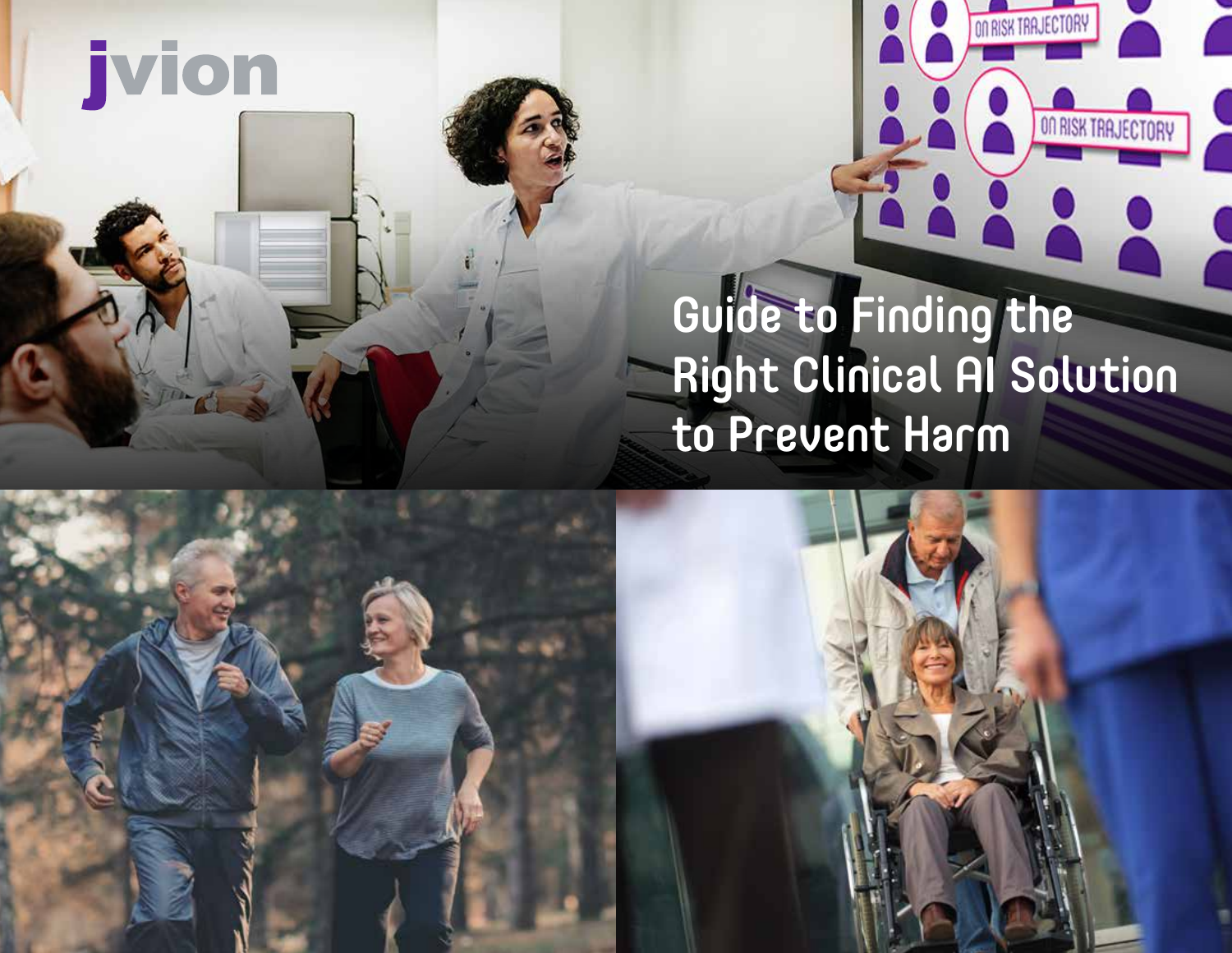

## Table of Contents

| Preventing Harm with Clinical Al4 |  |
|-----------------------------------|--|
| Finding the Right AI Solution5    |  |
|                                   |  |
| A Deeper Dive: Building an RFP7   |  |

jvion.com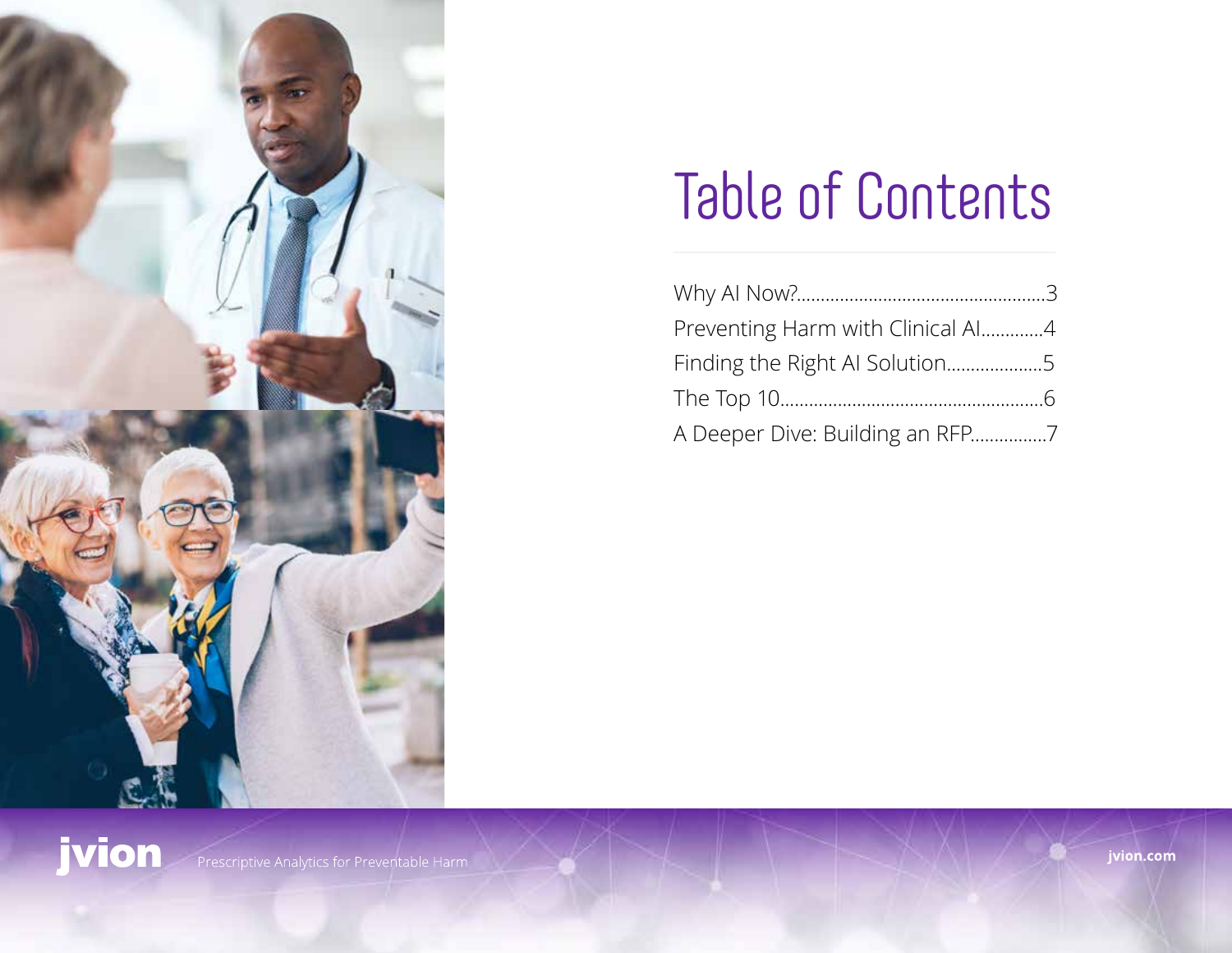

of health executives agree that within the next two years, AI will work next to humans in their organizations as a "coworker, collaborator and trusted advisor." [2]

### Why AI Now? **OVERVIEW**

**The Artificial Intelligence (AI) health market is set to explode over the next five years. According to a recent Accenture report, acquisitions of AI startups are rapidly increasing while the health AI market is set to register an explosive CAGR of 40% through 2021.** 

This growth is expected to reach \$6.6 billion [3]. As the healthcare industry continues to shift from historic and evidence-based care to real-time, outcome-based care, preventive care models are moving to the forefront with AI solutions aimed at improving patient outcomes and reducing healthcare costs increasingly gaining traction. Preventing harm is a primary focus. This growth is expected to reach<br>
\$6.6 billion [3]. As the healthcare<br>
industry continues to shift from<br>
The ubiquity of efforts to use AI<br>
technologies to accelerate proce<br>
improve accuracy, increase acce

technologies to accelerate processes, improve accuracy, increase access, increase bandwidth and offer precise care indicates that we are at a critical juncture within the industry [1].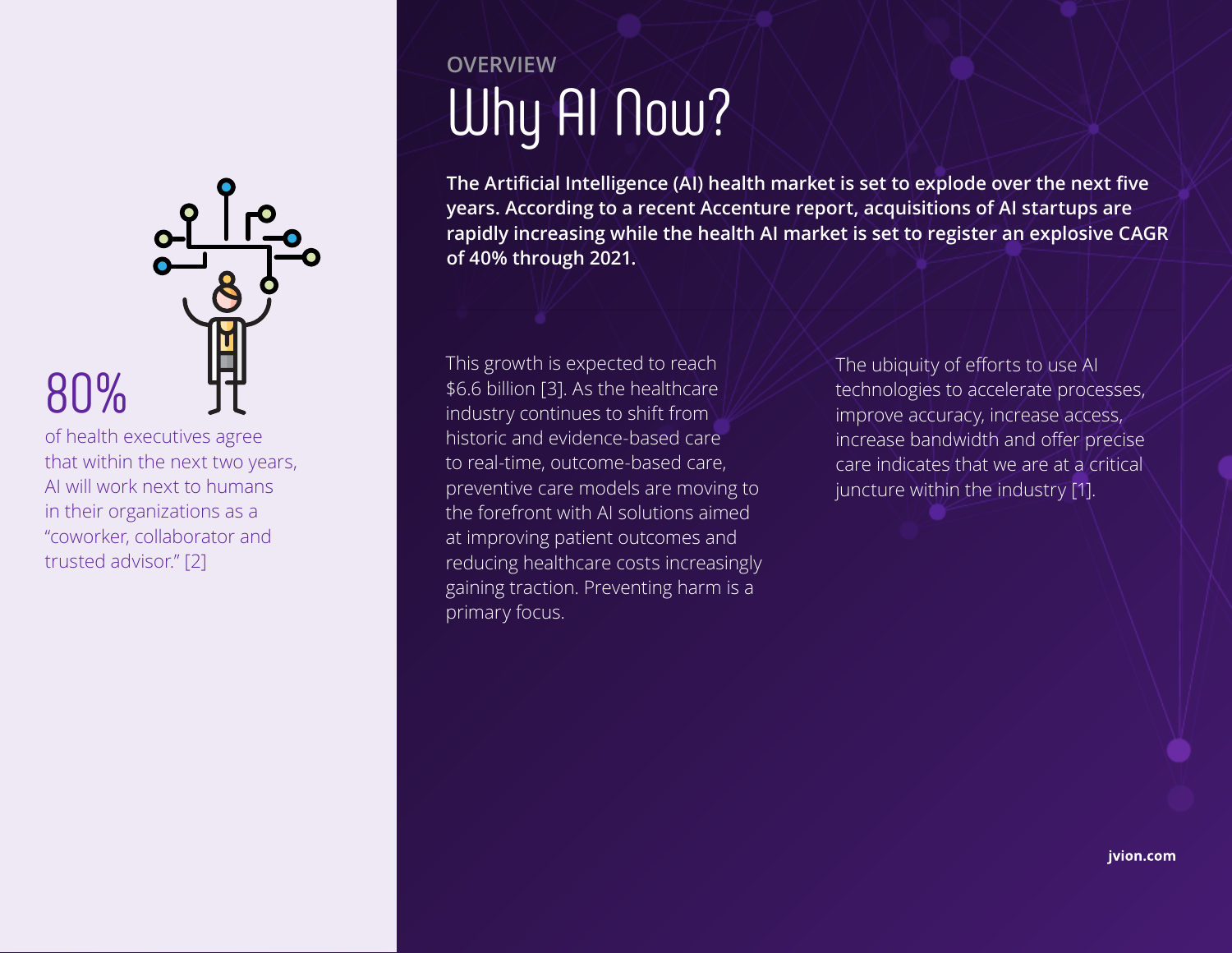

## Preventing Harm with Clinical AI

**For clinicians, AI offers a path to driving clinical meaning out of data and improving outcomes for preventable harm.**

Electronic Health Records (EHRs), which have become commonplace in large part because of government mandates, aren't seen as powerful clinical tools; their primary value, according to Primary Care Physicians, is data storage (44%) [4]. Additionally, EHRs are often limited to the data available within their system, leaving valuable data outside of the system that could impact AI models.

It is estimated that AI has the potential to improve health outcomes by 30 percent to 40 percent and will help reduce healthcare costs by as much as 50 percent. [2] AI also has the capability to alleviate the potential increased

burden on clinicians and provide care givers tools to ensure quality and improved health outcomes. For many providers, AI is positioned to address an estimated 20 percent of unmet clinical demand.

The time to explore AI solutions for preventable harm and their potential impact is now. A recent Optum survey found an 88% increase in the number of healthcare leaders that are implementing an AI strategy compared to 2018, and 62% have already implemented a strategy. [5] This guide will help you start exploring your clinical AI for preventable harm options.

### vion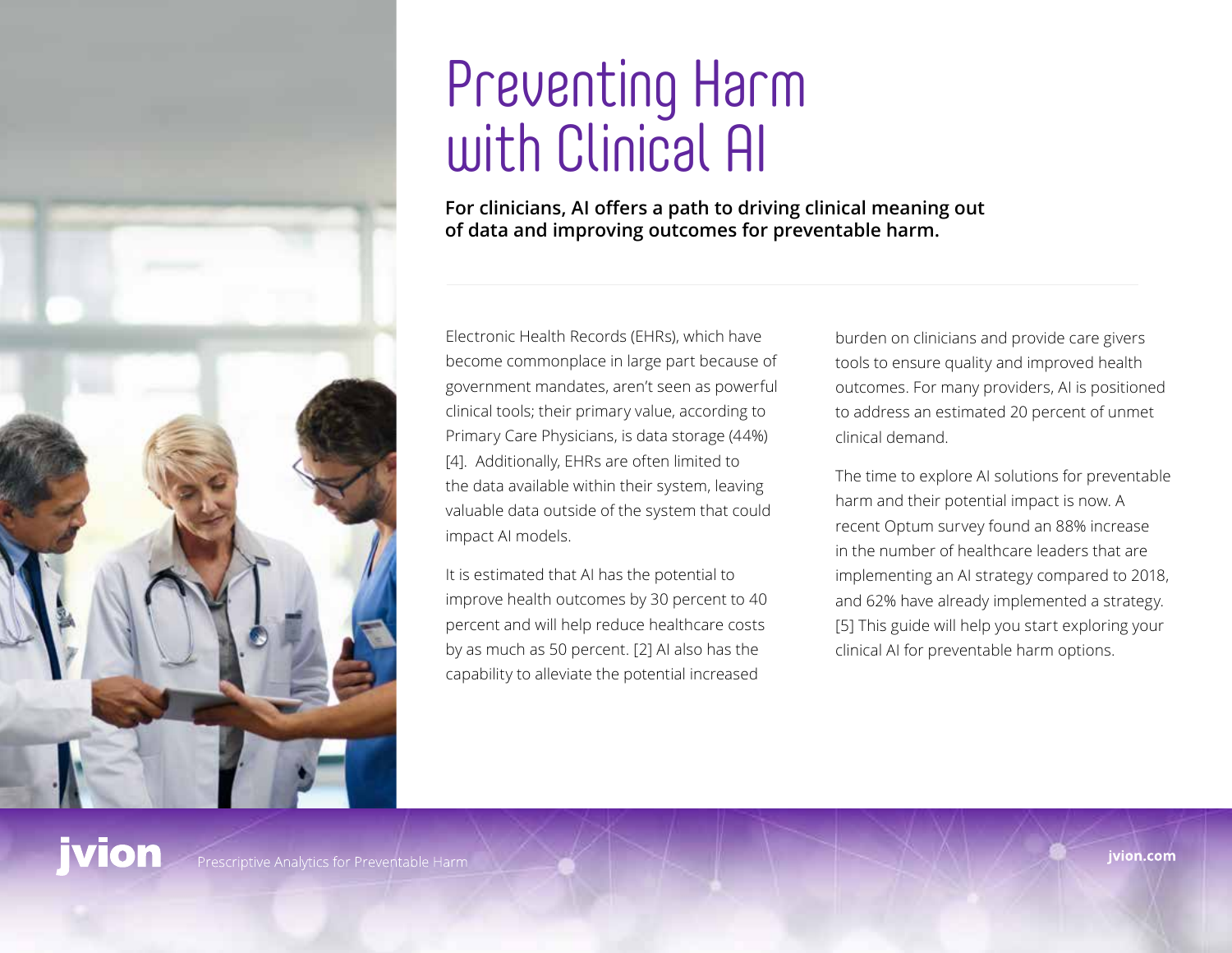## Finding the Right Clinical AI Solution

**In this changing landscape, it can be challenging to compare solutions and evaluate the suitability of an AI tool to meet an organization's goals and needs.** 

Through our work across providers and our position as the leader in clinical AI for preventable harm, we identified the core evaluation criteria that will help providers facilitate a more meaningful comparison of AI solutions. These include:

**Patient impact:** does the solution have a proven track record of improving outcomes and lowering cost?

**Breadth of capability:** is the solution capable of quickly scaling to new areas of clinical application and need?

**Assurance of success:** does the solution maintain its performance across use cases, populations, and technology environments?

**Ease of implementation:** does the solution minimize impacts to clinical and technical resources across all aspects of solution operationalization (from initial implementation to future clinical application)?

While this guide does not include all aspects of implementation or technology evaluation, it provides a strong baseline for comparison across AI solutions regardless of underlying methodology or approach.



This guide offers essential questions for consideration that are critical to the criteria, including an overall "top 10" list.

jvion.com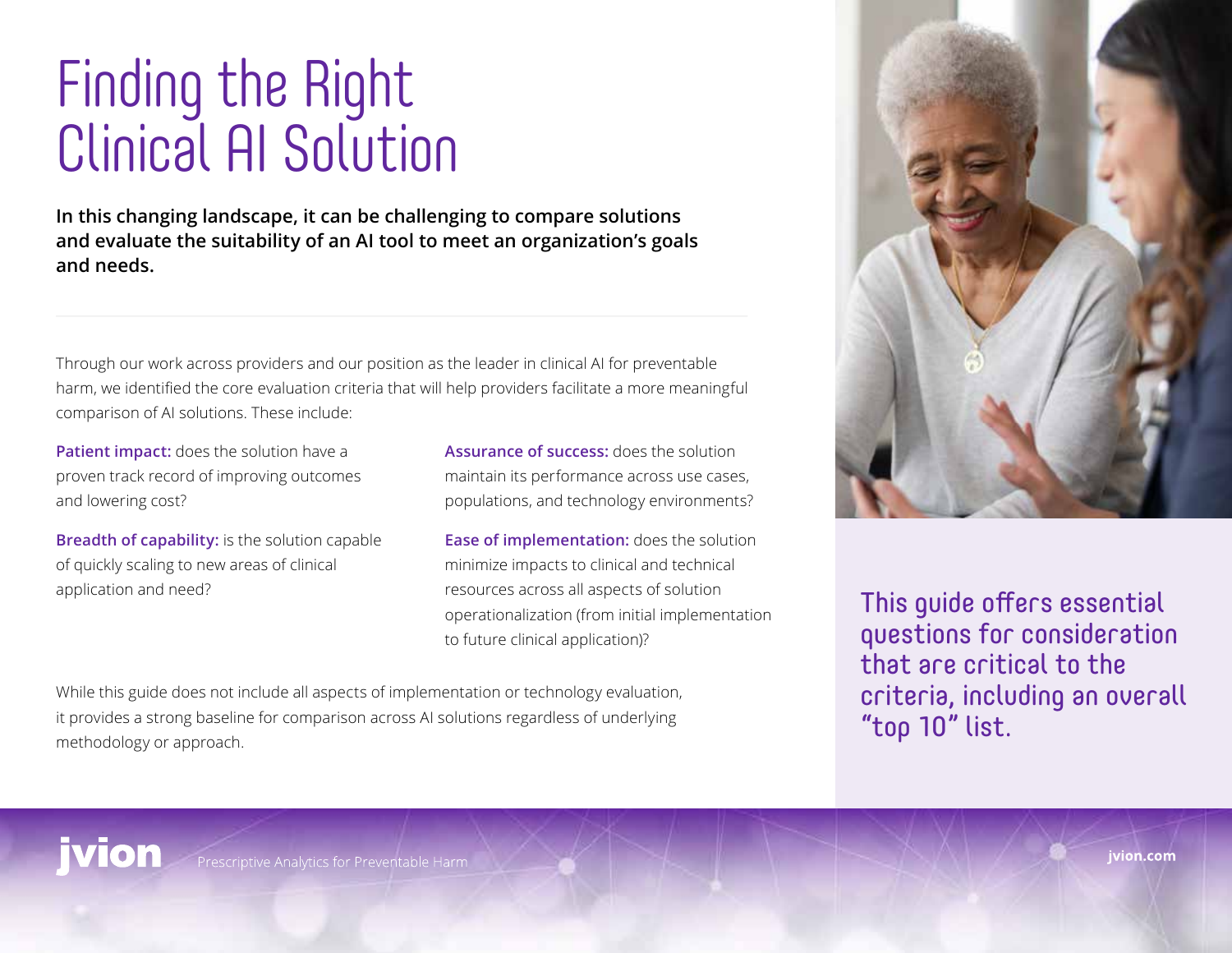# The Top 10

**To help prioritize the questions that are critical to the core evaluation criteria, we identified a list of "top 10." While these do not include all aspects of implementation or technology evaluation, they provide a baseline for comparison across AI solutions regardless of underlying methodology or approach.** 

#### **Patient Impact**

- 1. Explain how your solution addresses the total cost of care for a patient including:
	- a. Breadth of clinical application
	- b. Approach to population variations
	- c. How your solution supports primary, secondary, and tertiary prevention
- 2. Provide three clinical examples of solution application within a live client environment including:
	- a. The adverse event targeted
	- b. Implementation timeline
	- c. Workflow integration
	- d. Patient impact/Return on Investment (ROI)

### **Breadth of Capability**

- 3. Explain how your solution adapts to new areas of clinical application.
- 4. Explain the process required to use your solution on new patient populations and geographies.
- 5. Explain how your solution adapts to different data as well as missing or inconsistent data.

#### **Assurance of Success**

- 6. Explain your approach to measuring and communicating ROI.
- 7. Explain how you ensure the performance of your solution across areas of clinical application, populations, and technology environments.

### **Ease of Implementation**

- 8. Explain how the outputs of your solution are communicated to clinicians/end-users. Explain how end-users provide intervention inputs back into the solution and how those inputs impact solution performance.
- 9. Provide an overview of the provider's clinical and technical resources required to implement and support your solution.
- 10. Describe the workflow adjustments required to action your solution.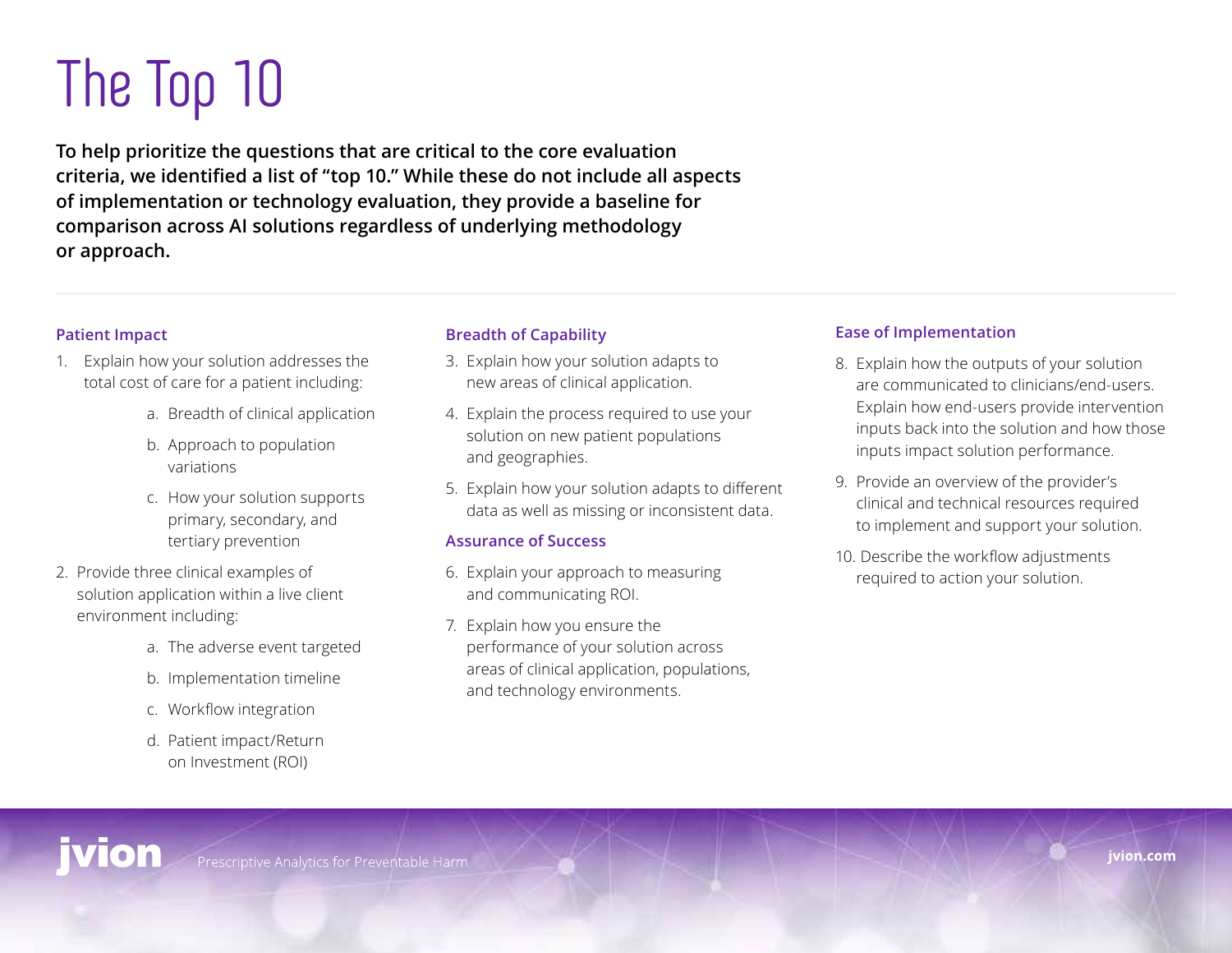## A Deeper Dive: Building an RFP

**The following questions provide an expanded list of questions beyond the "top 10" listed above. While there is some overlap across the questions included here and those compiled as part of the "top 10," the questions listed below are provided as an addition to the "top 10" to help you craft an RFP or gather more detailed requirements for your solution.**

#### **General AI**

- What types of modeling techniques do you use within your solution?
- How do you measure solution performance?
- How is the performance of your solution maintained?
- How does your solution handle missing or inconsistent data?
- Does your technology utilize outside content to help drive model performance?
- $\cdot$  What is the process for training your models to new patient populations?
- Please describe how the solution scales with increased usage and peak workloads?

#### **Clinical Use Cases & Workflow**

- What is your approach to workflow integration?
- What clinical use cases are addressed by your solution? (Readmissions, HAIs, LOS Outliers, etc.)
- For each patient, what are the outputs delivered by your solution?
- Does your solution provide visibility into the factors driving a patient's risk?
- How are solution outputs communicated to a clinician/end user?
- Can the outputs of your solution be customized to different end users? Please explain.
- Is there a feedback mechanism in your solution to capture the interventions applied to a specific patient? If so, how is this information used to inform the underlying machine learning models?

#### **Customer Success & ROI**

- What is your methodology for ROI?
- How is intervention compliance measured and reported as part of ROI?
- How does your approach to ROI change with clinical use case?
- What assumptions are included in your ROI calculation?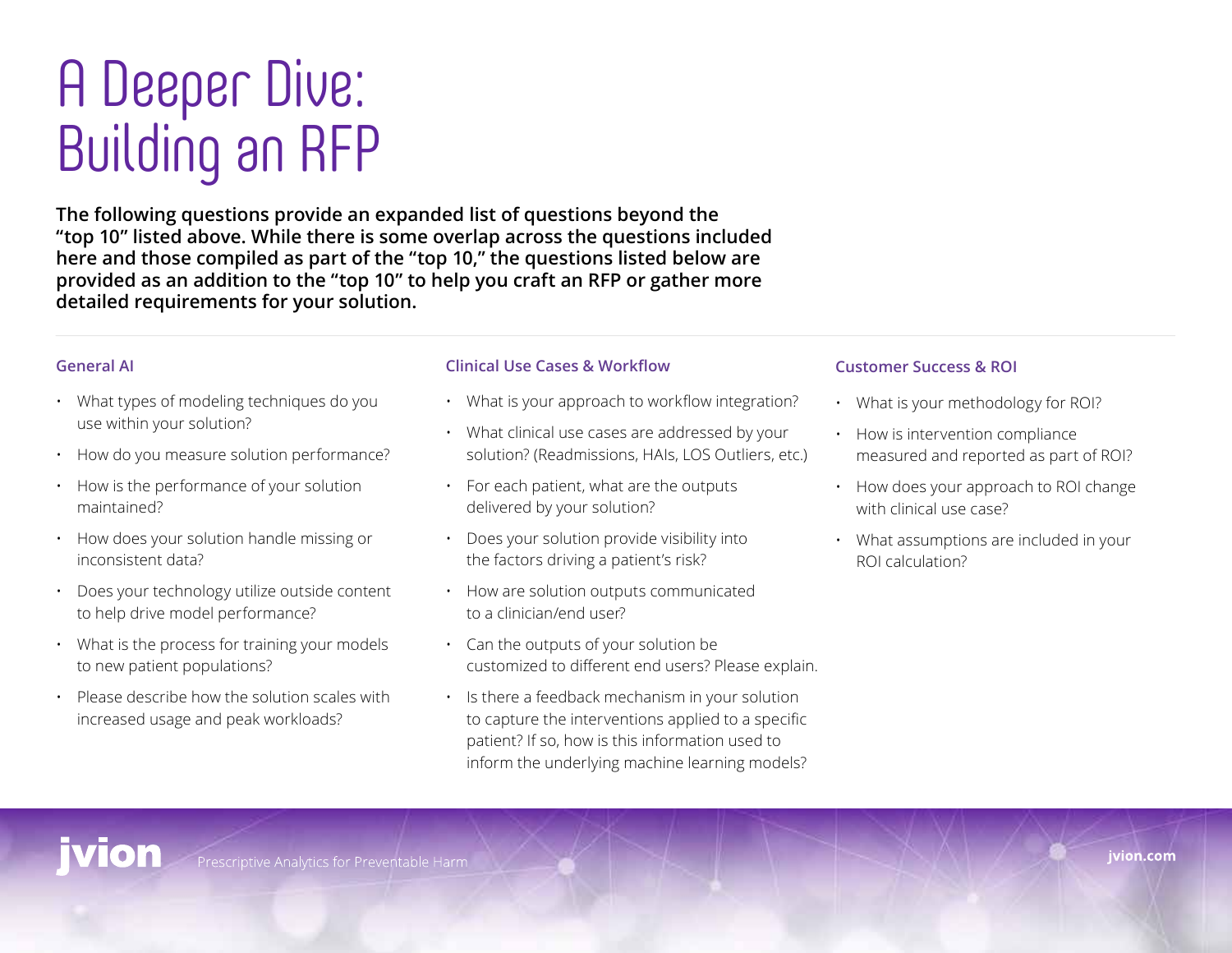#### **Enterprise Asset & Enablement**

- What is the process for adapting your solution to new areas of clinical application?
- What provider resources are required to build, test, and deploy the solution for new areas of clinical application?
- Do data requirements change with every new area of clinical application? If so, how do they change and what is the impact to the implementation timeline?
- What is the process for incorporating new data into your solution including:
	- Timeline
	- Provider resource requirements
	- Technical requirements
- What is the incremental work effort to adapt your solution from one facility to the next?
	- How is this work effort impacted by variations in geography?
- What is required to go live with your solution at new facilities as they are brought onto the platform?
- What provider resources are required to maintain your solution?

#### **Activation / Implementation**

- What services and processes do you provide to ensure insights are delivered at the correct clinical point of care? Please describe your implementation strategy.
- How long does initial implementation typically take? How quickly do current clients realize production value from project kickoff?
- Please describe the resources that you make available to ensure a successful implementation.
- Please describe how you support the longterm growth and success of your solution.
- What stakeholders and project participants are needed from the hospital to ensure project success? Please provide estimates of effort required from key project participants.
- Please describe the process for reporting initial implementation and long-term program success.
- What technical offerings does vendor provide for delivery of solution insights? (e.g. Portal, API, EMR integration)
- Can solution results be delivered via HL7 2.x, or HL7 FHIR, or both?

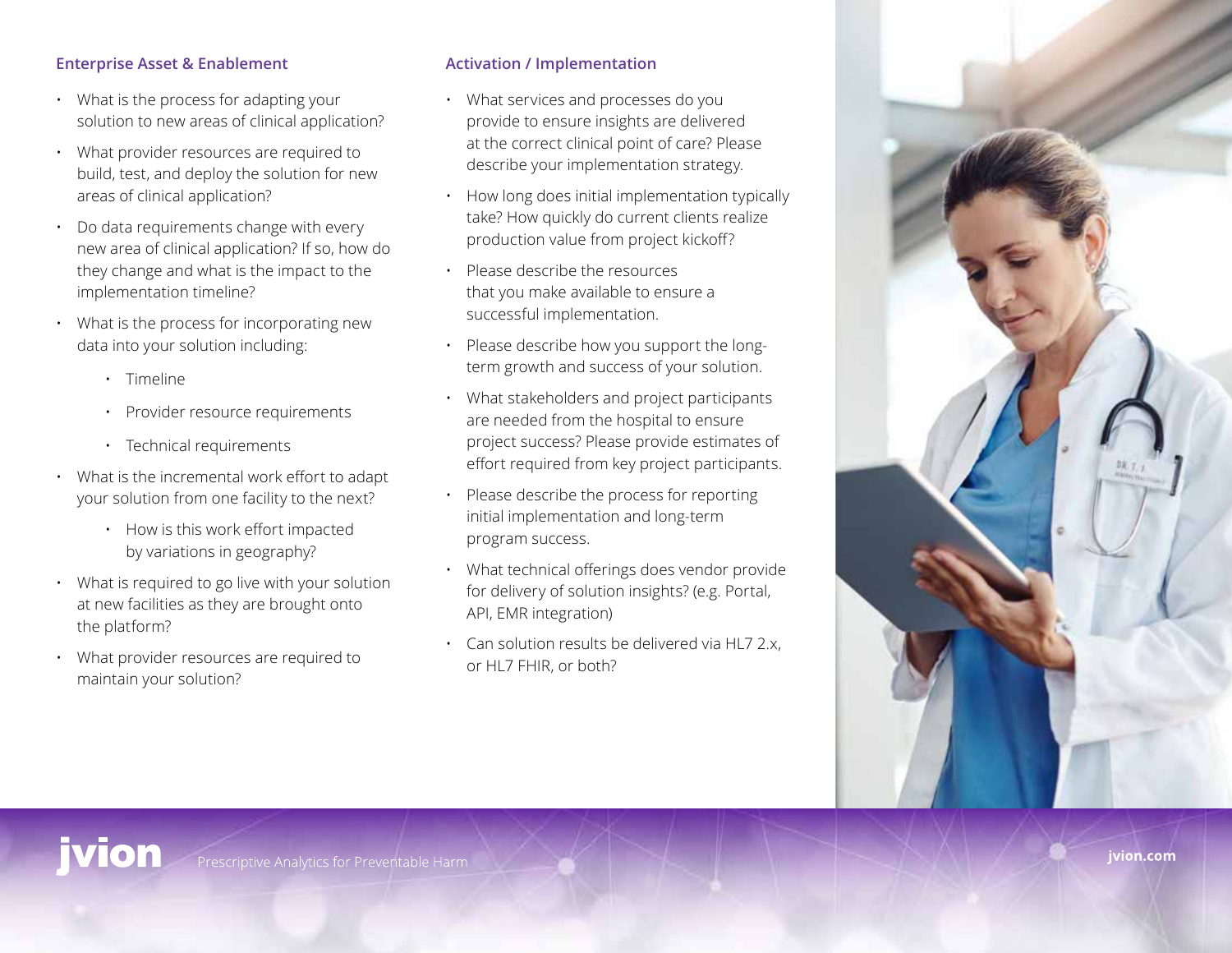#### **Data**

- How does your technology aggregate data?
- Please describe your overall solution architecture, (please include the front end, mid-tier and back end tiers as applicable) including:
	- Architecture diagrams
	- Data flow diagrams
	- Process flow diagrams
	- Note: redacted or deidentified diagrams are acceptable
- What database technologies (DBMS) are used by the solution? (e.g. DB2, Oracle, MySQL, NoSQL, Hadoop, etc.)
- Does your solution use any cloud infrastructure? Please provide name of cloud provider(s).
- Where geographically is the provider's data stored? If hosted by a 3rd party vendor, please supply details on the vendor.
- How is patient data protected while it is stored?
	- Is it encrypted in transit and at rest?
- How do you ensure that confidential data is not lost or destroyed?
- How do you ensure deleted data cannot be recreated?
- Who owns the provider's confidential data?
- How many copies (including backups) are made of the provider's data and where are these copies located?
- Do you replicate any data outside your primary solution environment?
- Will any provider data be stored offshore? Please explain why and how provider data will be stored offshore.
- Please describe how your solution provides client data segregation and/or isolation?
- Does your solution require any interfaces with current provider systems? Please provide details including transport mechanisms, data and formats, security controls, encryption, etc.
- Does your solution store or process Protected Health Information (PHI) data?
- Does your solution store or process Personally Identifiable Information (PII) data?
- Does your solution store or process Payment Card Industry (PCI) data?
- Does your solution store or process any data that the provider would consider confidential, sensitive or non-public? Please explain.





jvion.com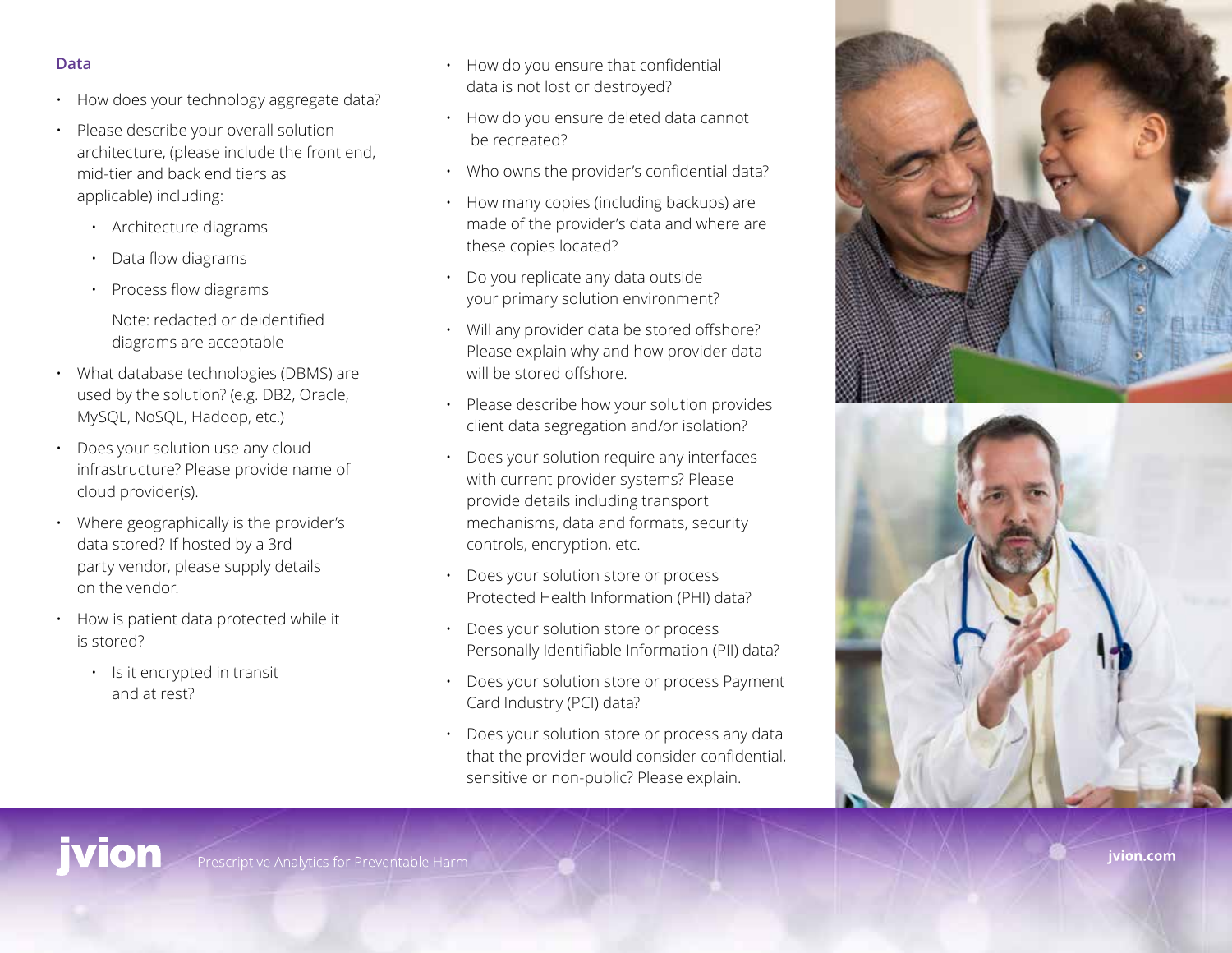#### **Security**

- Do your data security standards and procedures comply with all applicable regulatory requirements (e.g. HIPAA, PCI, etc.)?
- Please supply a security whitepaper or other documentation outlining your security architecture, and your latest security risk assessment, from both internal and external parties.
- What are the physical security controls employed at the data center(s) storing data?
- Who has access to the systems providing the provider's data and services? How is this access controlled?
- What type of authentication and access controls are in place to ensure that the appropriate people have access to the provider's PHI?
- Do you have a privacy policy covering the provider's data?
- Do you use a provider's data for purposes other than for the provider's business?
- How do you detect and report a compromise to a provider's data? What is the incident response process to notify a provider?
- What insurance do you have to cover a data breach?
- What standards do you follow for hardening network equipment, operating systems, and applications?
- How do you monitor data flowing into your network for malware and other attacks? What technical controls are utilized?
- How do you separate a provider's patient data and services from your other customers?
- Do you perform vulnerability and risk assessments?
- Do you use external penetration testing for assessing infrastructure and application security?
- What is your patching process for servers, workstations and network components? Specifically, how many days after patch release are security patches installed on your systems, and how soon do you respond to release of out of band patches?
- Are technical controls implemented to prevent storage of data on unencrypted USB devices?
- Do you have a documented data classification policy?
- Are all components of the solution (including infrastructure) hardened (e.g. securely configured by removing un-needed files and disabling services that are not being used)? Please explain.
- Are system activities logged? Are log files monitored for security incidents?